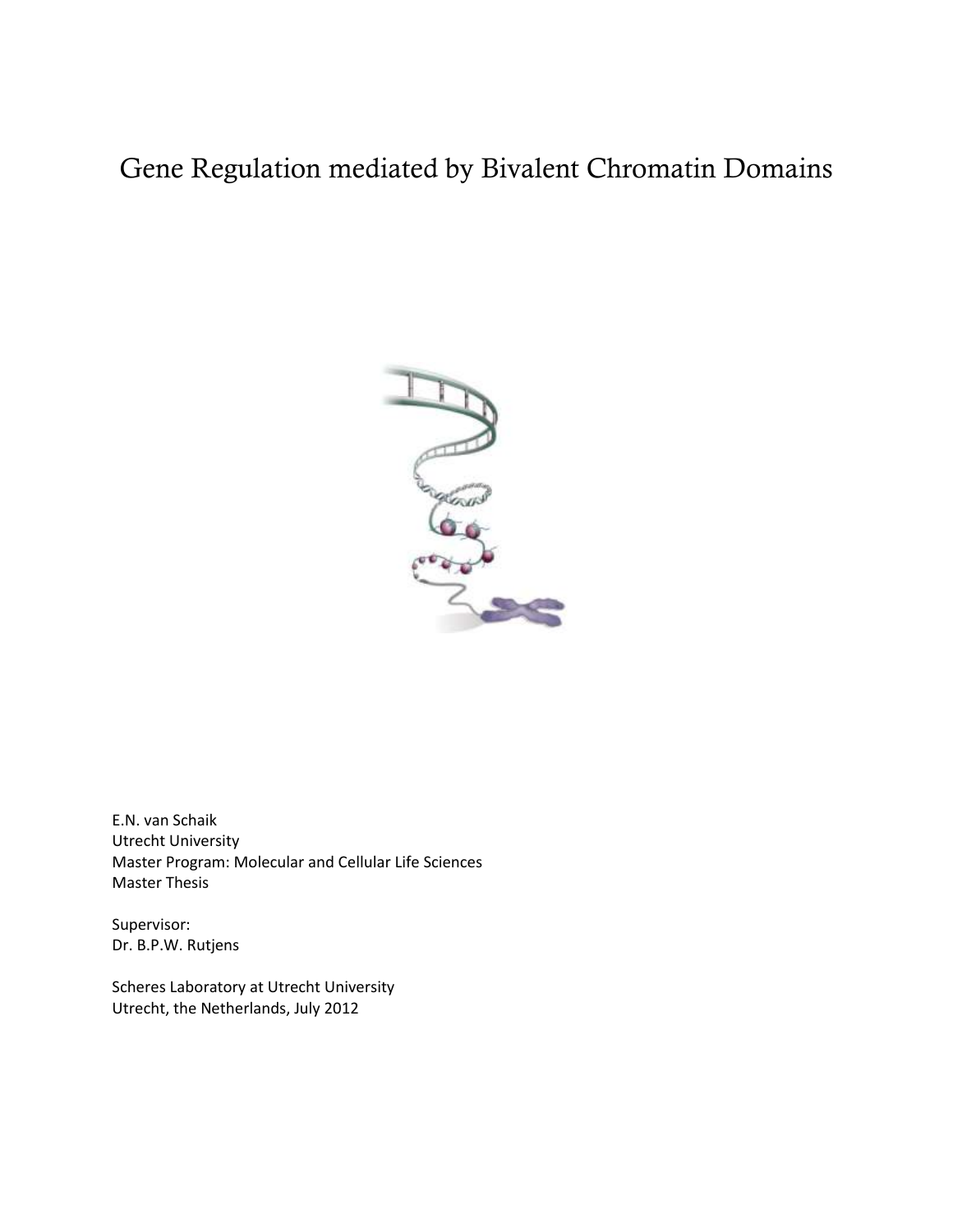#### <span id="page-1-0"></span>**Abstract**

During recent years technical advances have made it possible to study chromatin modifications at high resolution in homogenous cell populations. This thesis will focus on recent developments in the field of polycomb-mediated gene silencing and its associated prototypical chromatin mark Histone 3 lysine 27 tri-methylation (H3K27me3). Interestingly, vertebrate stem-cell precursor chromatin contains so-called bivalently marked genes which are enriched for both H3K27me3 and the opposing and hence gene activating mark H3K4me3. Bivalent domains are mostly located at silent genes involved in embryogenesis and development and depend on Polycomb Repressive Complexes 2 (PRC2) and 1 (PRC1) to be established and maintenaned. It is hypothesized that bivalency is crucial in either timing or poising of gene transcription once required during embryogenesis.

This thesis discusses several lines of research supporting these claims. Also an alternative hypothesis is brought up for the biological relevance of bivalency at specific genes. PRC2 and PRC1 colocalize at a subgroup of bivalent genes. Both complexes are involved in, seemingly, independent pathways leading to RNA Pol II (RNAP) stalling, hence preventing transcriptional elongation to commence. It is therefore that I suggest bivalency ensures a doubled effort in gene repression during crucial developmental stages.

Elucidating the function of bivalent domains will help us to understand their role in regulating embryogenesis. Surprisingly, Drosophila, like other non-vertebrates, lacks bivalent chromatin domains, even though homologous target genes, individual chromatin marks and the necessary machineries involved are al present. Hence, it remains to be clarified what role bivalent domains have in vertebrate embryogenesis and eventually how non-vertebrates manage without them.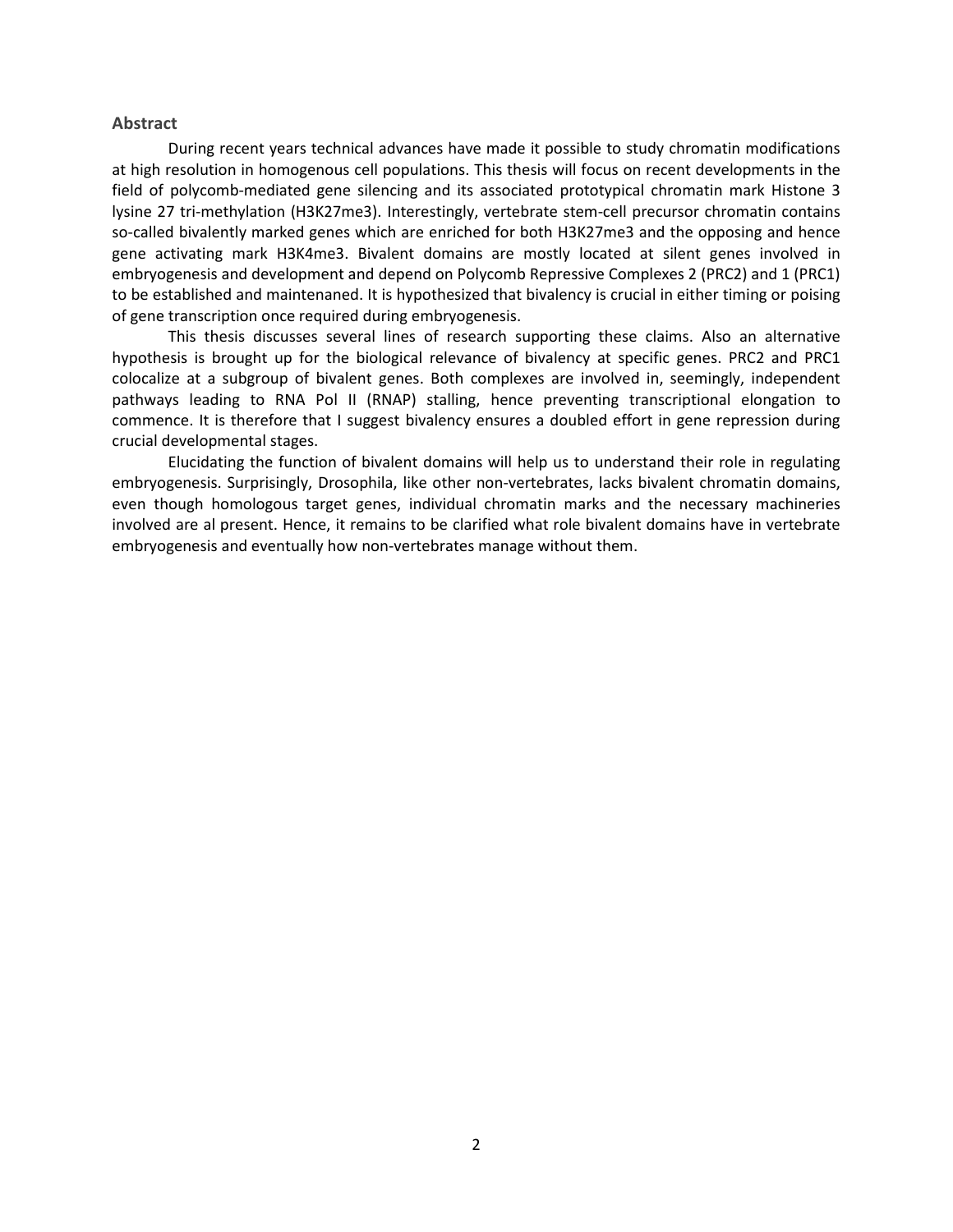<span id="page-2-0"></span>

| <b>Table of content</b> |  |
|-------------------------|--|
|                         |  |
|                         |  |
|                         |  |
|                         |  |
|                         |  |
|                         |  |
|                         |  |
|                         |  |
|                         |  |
|                         |  |
|                         |  |
|                         |  |
|                         |  |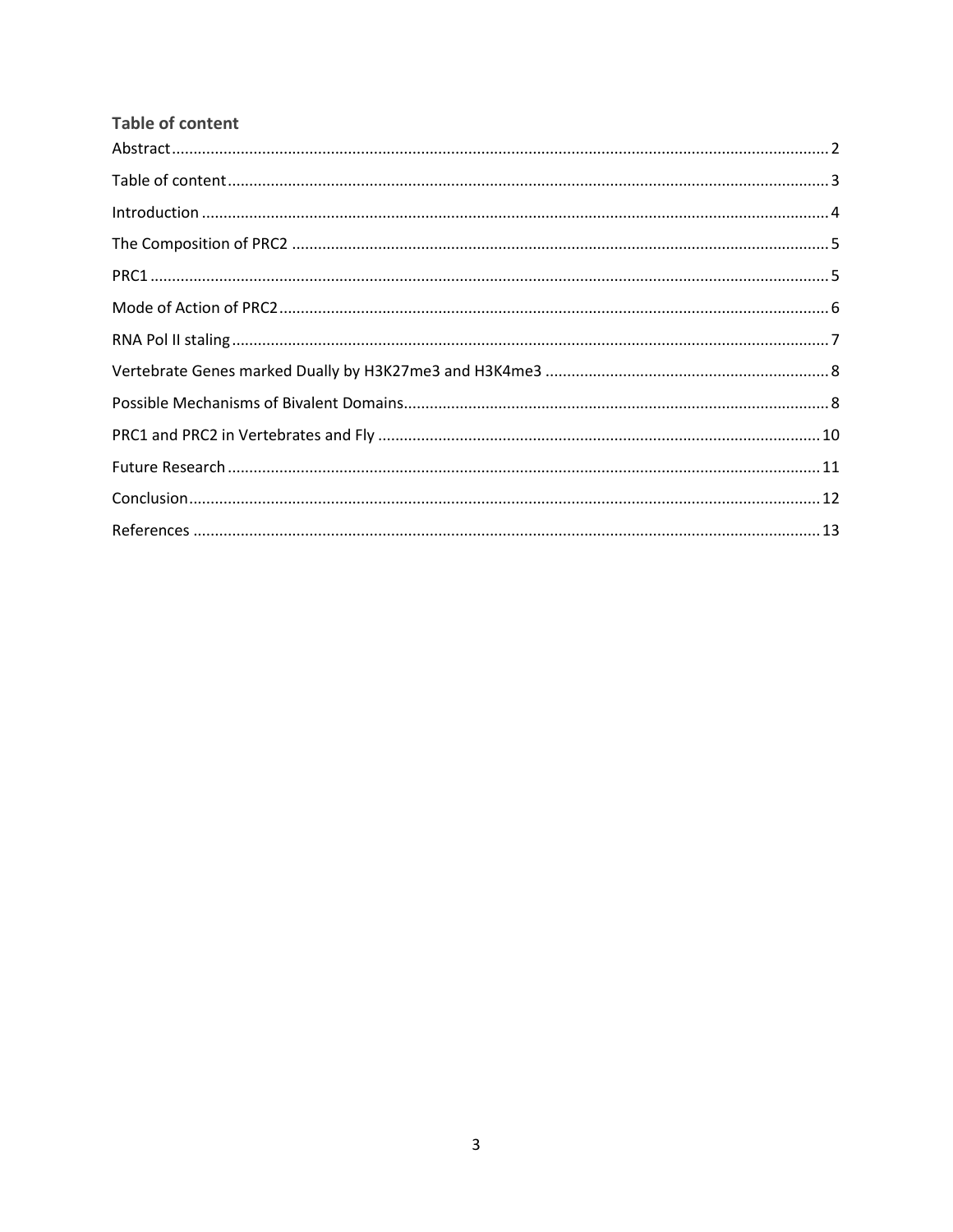#### <span id="page-3-0"></span>**Introduction**

All zygotes face the challenge to grow and differentiate into a fully functional multicellular organism. The tools to do so are present from the very start and are passed on from the parental gametes into the newly formed zygote. Embryonic stem cells (ESCs) need to develop into properly formed tissues and organs and the genes involved to do so are regulated in different fashions. Besides extra- and intracellular cues that may directly influence gene expression, it became clear that cellular memory of gene-expression states transmitted mitotically and sometimes even meiotically, plays an important role in development. Transmission of such cellular states was found to mostly rely on modifications of chromatin. The chromatin core is formed by the nucleosome which comprises ~147 bp of DNA wrapped around a histone octamer (2x H4, 2x H3, 2x H2B and two H2As). Chemical additions of methyl groups to either DNA or histone proteins are now recognized as major player in transmittable gene regulation and errors in these systems often lie at the base of many diseases such as cancer and autism. Because cellular memory systems are heritable but do not affect the underlying genetic code they are referred to as epigenetic mechanisms.

This thesis will focus on several chromatin modifications and their presumed mode of action to control gene expression. The goal of this thesis is to highlight the biological relevance of epigenetic regulation through the gene repressive mark tri-methylation of histone 3 lysine residue 27 (H3K27me3) in general and H3K27me3 combined with the gene activating mark H3K4me3 in particular.

When scientist discovered chromatin modifications, early-obtained data suggested they were part of an on/off type gene regulatory mechanism. Recent data, however, has started to reveal a much more sophisticated and complex interplay between both repressive and activating marks suggesting genes expression can be precisely fine-tuned in the very dynamic context of development.

H3K27 methyl groups are deposited by Polycomb Repressive Complex 2 (PRC2)<sup>1</sup>. However fascinating, a broader perceptive is required to fully understand the impact of epigenetic regulation. Therefore H3K27me3 will be placed among other chromatin marks, considering a joint effort of these marks to regulated genes in a sophisticated fashion. Ultimately this will have consequences on how we view chromatin and the different states it may have. Chromatin was thought to consist of active chromatin (euchromatin) and inactive chromatin (heterochromatin). Over time more and more modifications have been identified. Also combinations of different modifications have been found. Like the previously mentioned H3K27me3 and H3K4me3. Due to their antagonistic effects on gene regulation together they create a bivalent chromatin state. This thesis will try to cover the impact of recent discoveries by discussing the biological relevance of gene regulation mediated by bivalent marked chromatin domains during vertebrate development.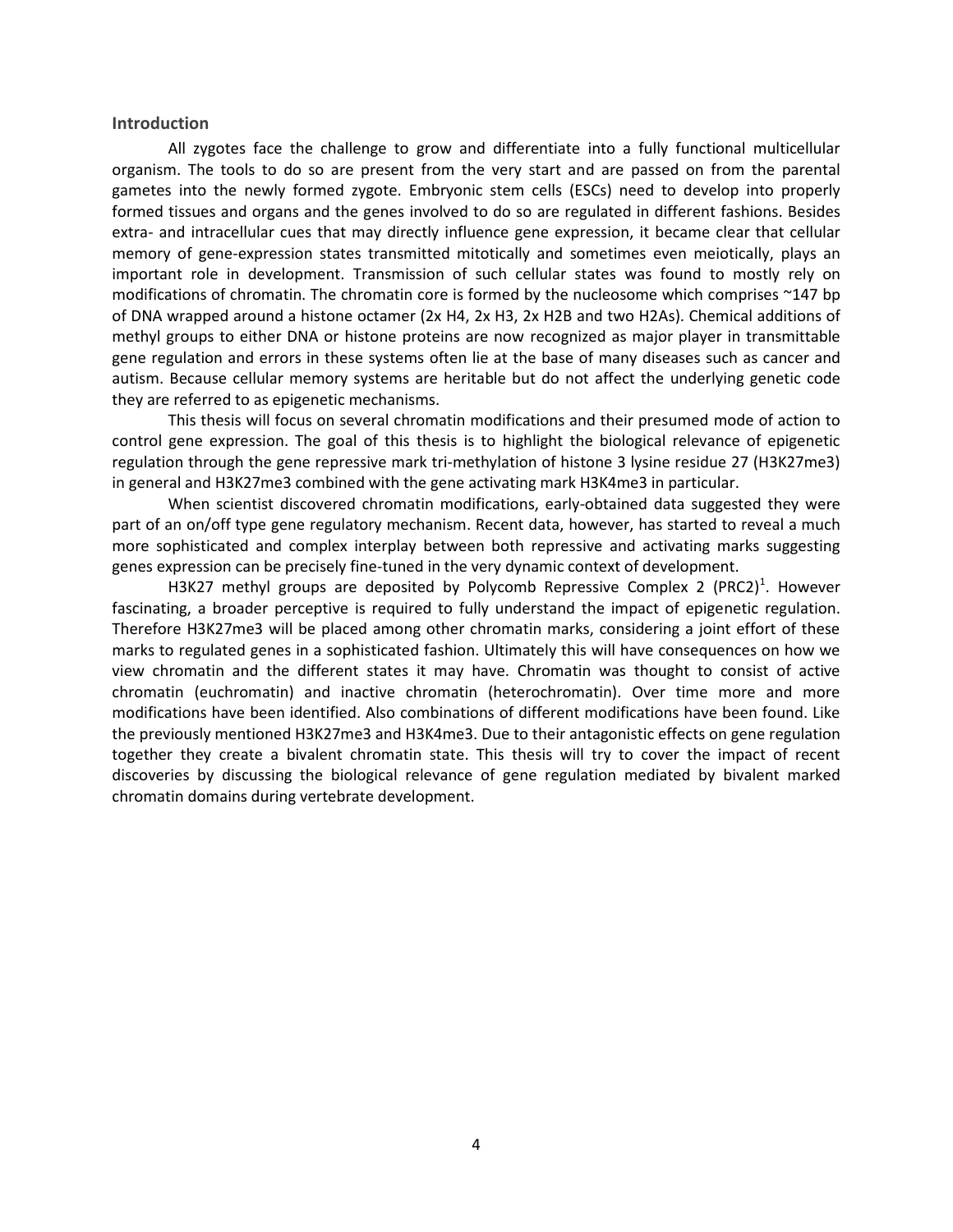#### <span id="page-4-0"></span>**The Composition of PRC2**

Early work has primarily been done in *Drosophila melangaster*, but it certainly has not been the only model organism that produced interesting insights. Epigenetic regulation is quite conserved among eukaryotes, however certainly not all combinations of marks have the same regulatory purpose<sup>2</sup>. During this thesis the focus will be on the general principles, rather than species specific differences. However those differences can clarify specific mechanisms and are therefore important to mention on occasion.

As stated, pioneering work has been done in *Drosophila*. The polycomb mutant demonstrated a phenotype similar to mutants of developmentally important Hox genes, with male mutants showing extra sex combs. Further research showed that the disrupted gene coded for a regulator of Hox genes<sup>3,4</sup>.

The PcG (Polycomb Group) components are part of several complexes. The before mentioned PRC2 is the most important to discus for this thesis. PRC2 contains 4 core subunits and these are conserved over most eukaryotic life. The exceptions are (several) yeasts of which it is speculated that they have lost polycomb genes during evolution<sup>2,5</sup>. In vitro experiments showed that these 4 proteins are required for methylation of at least H3K27me2/3. E(z) is the enzymatic sub-unit in Drosophila able to di- and tri-methylate H3K27me1<sup>1</sup>. Varying per organism, a number of co-factors can accompany the core complex. Table 1 and figure 1 show the 3 best studied co-factors. The role of these co-factors is generally speaking thought to be to recruit the polycomb (sub) units or to specify binding on target DNA. However individual mechanisms of these co-factors are still subjected to debate. Beside these three, a number of other proteins (DNMTs, HDAC1 and SIRT1) are reported to interact with PRC2<sup>2</sup>. Most of these are also involved in other protein complexes as well and their function still needs to be confirmed. The general concept is that PRC2 acts as a delicate system that has numerous manners of fine tuning its function.

It is known that in *Drosophila* PRC2 associates with so called Polycomb response elements in the DNA sequence. These elements contain a number of transcription factor (TF) binding sites that are supposed to act as a combinatorial code for PRC2 recruitment and binding $2,4,6$ . In mammals no such combination of TF binding sites have been found. There are studies that show a high density of cytosine and guanine nucleotides at PRC2 docking sites, however, the importance of this has not been clarified yet<sup>7</sup>. How the selection of target genes in specific cells takes place is still up for debate. It is not unlikely to consider the known co-factors (and new to discover factors) to play a role in target recognition.

#### <span id="page-4-1"></span>**PRC1**

Other polycomb complexes interact with PRC2 and have an important role as well. However these are often not as conserved as PRC2. For example PRC1 homologues are present in Drosophila and mice, but there are only suspected homologues in plants and *C. elegans*. Also the composition of PRC1 varies between species, leaving its function subject of debate. Nevertheless it has been proven that PRC1 in combination with PRC2 is required for maintaining the silent state of a subset of PRC2 target genes. This occurs by PRC1 binding to H3K27me3 which will result in further physical compaction of chromatin. Recently a more localized and specific role for PRC1 was proposed in controlling bivalent gene activity. As such PRC1 has become important to understand possible mechanism in marking bivalent genes and the accompanying staling of RNA Pol II (RNAP). This is thought to occur through ubiquitylation of H2A(z) (see *RNA Pol II stalling* for more details). PRC1, however, does not seem to have an effect on the establishment of the bivalent marks<sup>8,9</sup>.

Initial findings suggested that PRC1 acted downstream of PRC2. New findings contradicted this and it is now thought that both complexes can act independently as well as collectively depending on the context. In cases that they do co-localize at the chromatin it is at certain bivalent genes<sup>7</sup>.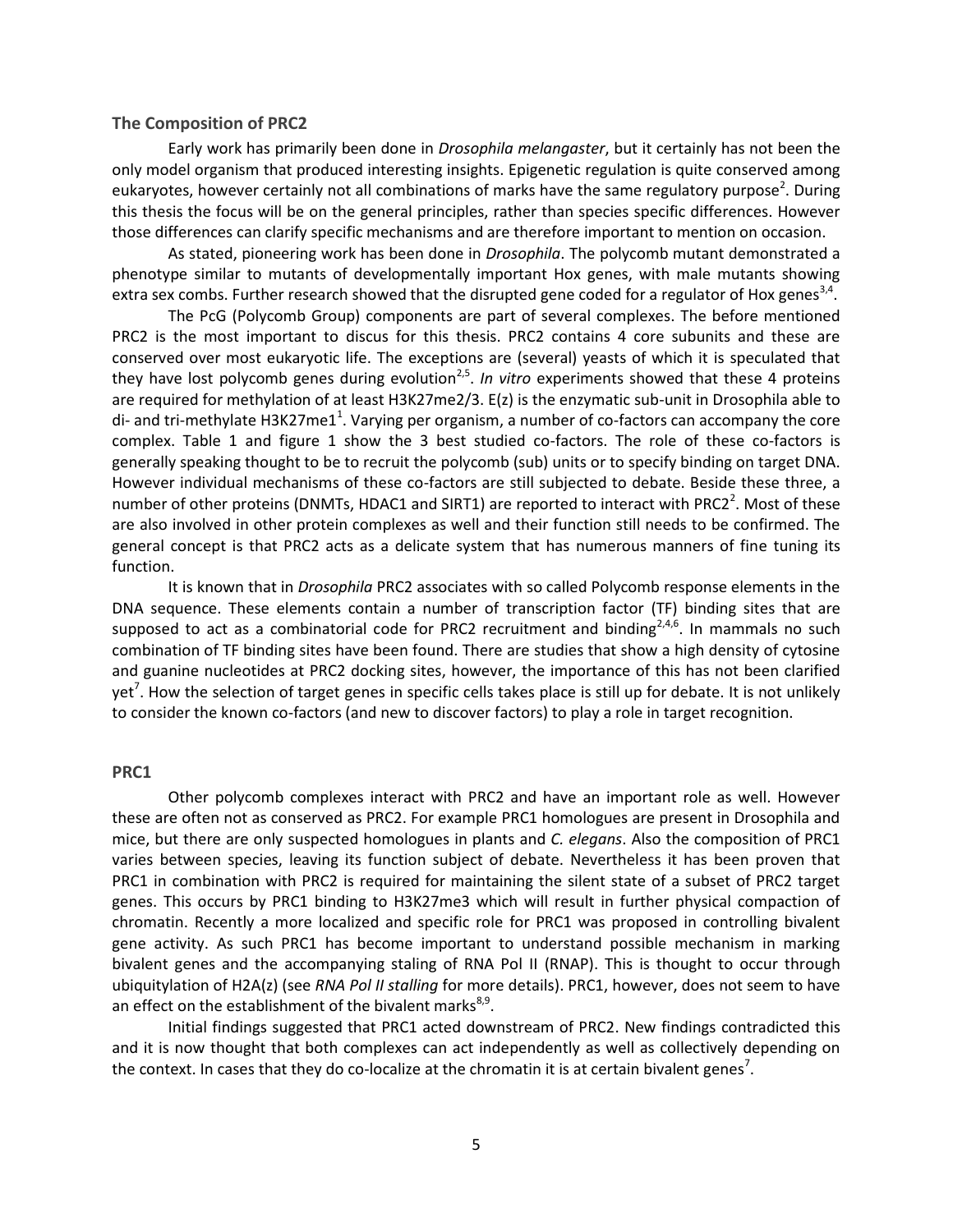|            | Drosophila | Human     | Table . Drosophila                      |
|------------|------------|-----------|-----------------------------------------|
|            | PRC2       |           | and animal PRC2                         |
| Core units | E(z)       | EZH1/2    | homologs. Since the                     |
|            | ESC/ESCL   | EED       | references in this<br>thesis consist of |
|            | SUZ12      | SUZ12     | papers researching                      |
|            | NURF55     | RbAp46/48 | both Drosophila and                     |
|            |            |           | human PRC2                              |
| Sub units  | JARID2     | JARID2    | complexes, it is                        |
|            | Jing       | AEBP2     | inevitable that both<br>names are used. |
|            |            |           |                                         |
|            | PCL        | PCL       |                                         |



### <span id="page-5-0"></span>**Mode of Action of PRC2**

The general consensus is that di- and tri-methylation of H3K27 has a negative regulatory effect on gene expression. Interestingly it is still not known how this effect is achieved. The antagonistic methylation of H3K4, by Trithorax Group (TrxG) complexes, has been shown to be similarly elusive. Recognition of the methyl group has been shown, but not how this is translated into gene regulation<sup>10</sup>. Over the years it has been proven to be difficult to elucidate a precise mode of action. This paragraph will discuss a few of the main hypotheses.

One of the early hypotheses was that methyl groups would cause a conformational shift of either the histones and/or the chromatin, reducing the accessibility of DNA for transcription factors. The methyl group would cause physical restrains to the availability of the target genes. Histone acetylation and deacetylation, which act independently of polycomb-mediated gene regulation, have been proven to cause such physical alterations of the nucleosome. The removal of acetyl groups, for instance, redistributes the electrical charge at the nucleosomal surface, tightening the winding of DNA around the histone octamer and causing DNA to be less accessible for DNA binding factors $^{11}$ . No evidence for such a straight forward conformational change has been found for neither H3K27 nor H3K4 methylation. Literature does not report any conformational change of chromatin or chromatin proteins upon methylation. However, preventing DNA access by steric hindrance due to H3K27me is still a valid hypothesis.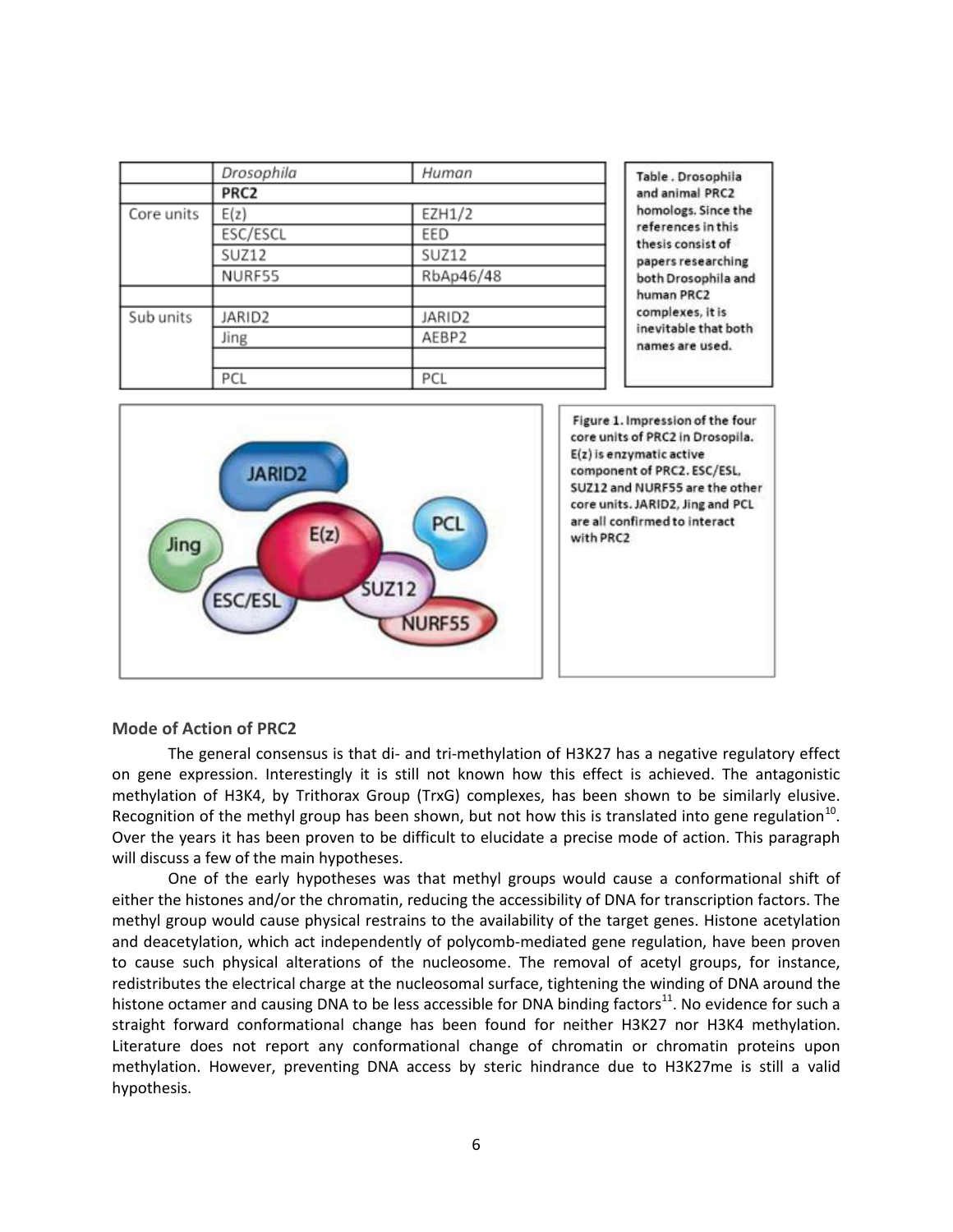A second problem with the conformational change hypothesis is that it disregards all (similar) modifications on nearby residues. More and more experimental data suggest that on a single stretch of chromatin several marks can be placed. Even marks that often are thought to be antagonistic (such as H3K4me3 and H3K27me3) can cooccupy the same nucleosomal array. Opposing regulatory labels can even coexist on the same nucleosome, a characteristic of bivalent domains<sup>12</sup>. Interestingly, experiments show that enzymatic activity of histone demethylases targeting H3K27me2/3 (PHF8 and KIAA1718) may associate with bivalent domains $10,13$ . These demethylases contain histone binding sites that are able to bind both H3K4me2/3- and H327me2/3 upon which their activity is greatly increased<sup>13</sup>.

This all combined suggests that not a conformational change of the nucleosome is the effect of methylation, but rather the formation of a combinatorial recognition key for the appropriate (transcription) factor and accompanying enzymatic activities may be the prevailing function of bivalency. The paragraph *Possible mechanisms of Bivalent Domains* will discuss the proposed mechanisms of epigenetic mark recognition and gene regulation through these marks in more detail.

#### <span id="page-6-0"></span>**RNA Pol II staling**

Several efforts have led to hypotheses that gene repression is established –at least partially- by stalling RNAP upon which elongation is inhibited. RNAP phosphorylation of Serine 5 is associated with the initiation of transcription, upon which Serine 2 is phosphorylated to proceed into the elongation phase<sup>14</sup>. Stalled RNAPs lack the phosphorylation of Ser-2 but maintain Ser-5 phosphorylation. Commonly RING1, of the PRC1 complex, is considered to ubiquitinate H2A and thereby stall RNAP. H2Aub is thought to repress the ubiquitination of H2B. This H2Bub is necessary to start elongation of RNAP<sup>15,16</sup>. If PRC1 requires interaction with PRC2 to achieve H2Aub is yet to be elucidated. The mechanism behind RNAP stalling by H2Aub needss to be clarified as well. Cautious suggestions have been made towards a yet to be defined conformational change of RNAP holo-enzyme, changing the binding site for RNAP and affecting elongation<sup>15</sup>.

Although a mechanism is not available, there is a certain consensus on the requirement of PRC2 and PRC1 at bivalent domains<sup>7</sup>. One of the hypotheses is that RNAP stalling is part of a regulatory concept called gene poising $^{17}$ . Poised genes would be primed for immediate activation by assembly of all the necessary complexes. A mark for these poised genes is thought to be found in bivalence of both active and repressive marks at the same nucleosomes. Research has shown that these bivalent genes do contain stalled RNAPs. However stalled RNAPs are certainly not exclusively linked to these genes. In fact, more genes contain stalled RNAPs<sup>18</sup>. Unfortunately it is unclear if these genes are solely PRC2 targets or not. This raises the question if RNAP blocking is the mode of action exclusive for PRC2 or if it is a common manner of gene regulation that PRC2 is able to recruit. Current studies point towards the latter.

Kanhere *et al.* (2010) recently reported the finding of short non-coding RNAs of 50 to 200 nt that associated with both RNAPs and PRC2. When so, there is no elongation of mRNA which resembles RNAP stalling<sup>19</sup>. More research is required to clarify the role of these short RNAs and their relation towards PRC2. However, RNAs form a promising lead towards clarifying specific gene targeting by PRC2. For instance it was found that long non-coding RNAs (ncRNA) used in X chromosome silencing are involved in recruitment of epigenetic machineries including PRC2<sup>20</sup>. Xi, a ncRNA transcribed from the Xinactivation centre of one X chromosome, localizes in cis to parts of the X chromosome transcribing Xi which is followed by depositioning of repressive marks, including PRC2 marks and silencing of the chromosome<sup>20,21</sup>. Kanhere and Jenner wrote a review in which they discuss the various hypotheses of an underlying mechanism. They summarize four manners in which ncRNA can influence expression. These vary between a direct interaction of the ncRNA with the DNA and a mediated interaction by RNAP or TFs. In all four hypotheses there are regulatory complexes associating with ncRNAs<sup>22</sup>. PRC2 is one of the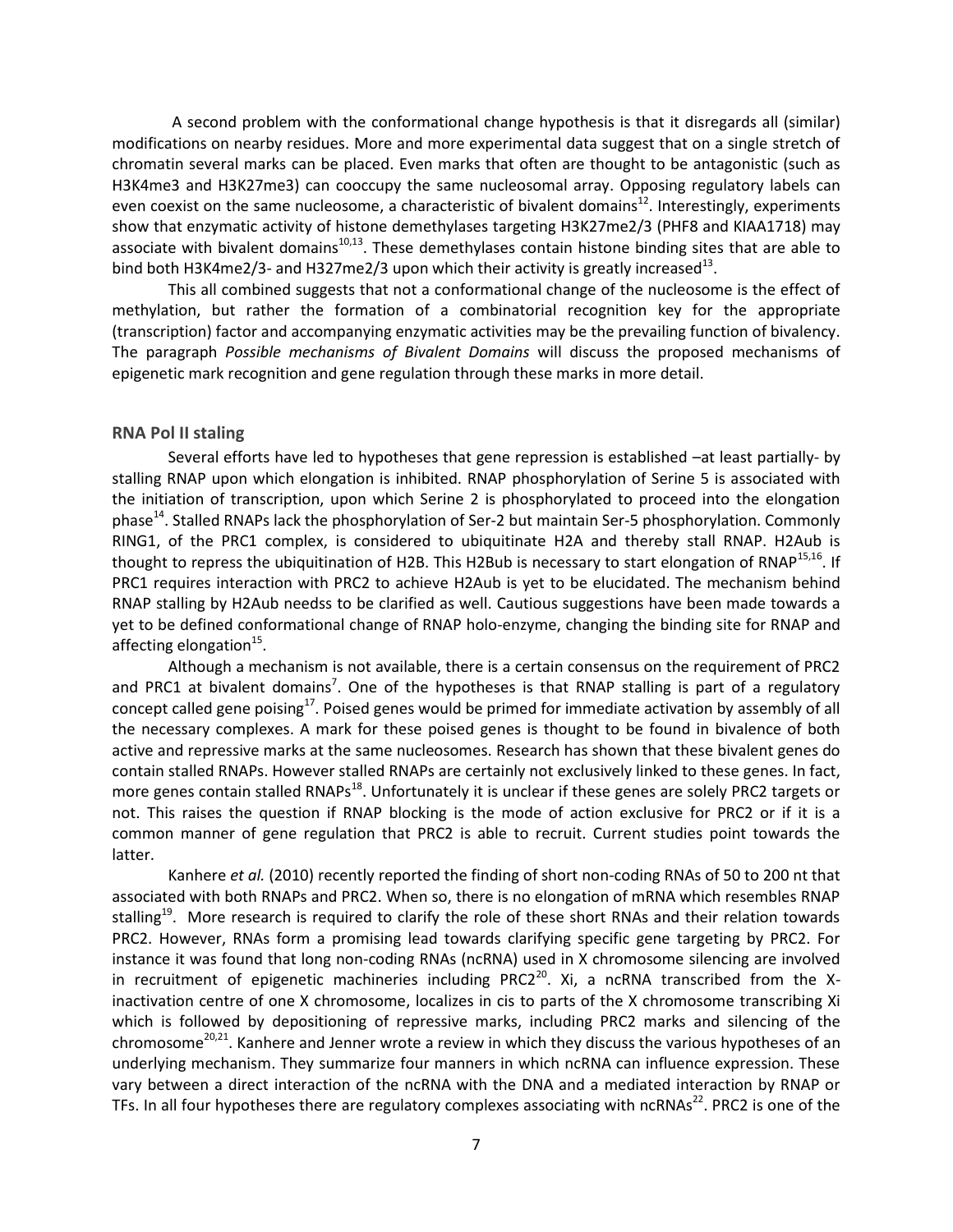complexes that might fulfill such a function. However it leaves the question open if any of these are the common manner in which ncRNA silencing takes places at H3K27me3 enriched loci.

#### <span id="page-7-0"></span>**Vertebrate Genes marked Dually by H3K27me3 and H3K4me3**

In studies analyzing genome wide histone modifications certain bivalent marked domains were discovered. These genes are marked with both H3K4me3 and H3K27me3, which are antagonistic marks. Bivalent genes are identified in vertebrates, but not in other model organisms like Drosophila and Xenopus<sup>23,24</sup>. From the beginning this has shed questions on the importance of bivalent chromatin marking.

Before discussing the value of bivalency, it should be clarified what it exactly constitutes. H3K4me3 and H3K27me3 rarely occupy the same stretch of chromatin. They only do coexist on the promoters of certain genes in vertebrate stem cell precursors. In fact, sequential chromatin immunoprecipitation proved that both marks are part of the same nucleosomes<sup>25</sup>. The marked genes are all involved in lineage specification and are transcriptionally inactive<sup>12</sup>. Thus, H3K27me3 seems to override H3K4me3. Most of the bivalent domains disappear when embryonic stem cells differentiate into specific cell types, becoming either active or (permanently) suppressed.

Given the temporal nature of bivalent domains and associated processes the underlying genes control, it is thought that bivalency serves a role in developmental regulation in stem cells. Since bivalent genes are only present in some species, it is interesting what this role might be.

## <span id="page-7-1"></span>**Possible Mechanisms of Bivalent Domains**

During development blastocyst cells are formed and become the precursors of embryonic stem cells. These blastocysts are the cells that have bivalent genes. They are pluripotent and the cells have yet to commit to a specific cell lineage. When this happens cells are often unable to change fates. The timing of this turning point seems crucial and many genes influencing differentiation are marked with H3K4me3 and H3K27me3.

Cell commitment occurs in steps with intermitting cell identities. With each consecutive cell type becoming more committed and losing pluripotency. The tri-methylation serves a crucial role in this process. Interestingly independent experiments of mutants of PRC2 show cells that are either held up in pluripotency or show early differentiation<sup>26</sup>. This means that ES show phenotypes that range from unviable cells to cells failing to complete the proper developmental path. A lack of silencing of pluripotency factors may cause this effect and at the same time, repression of developmental genes is released to early<sup>27-29</sup>.

The main hypotheses of bivalent gene function consider the one tri-methylation to keep the other (temporally) in check. H3K27me3 was thought to keep lineage specific genes silenced until the appropriate time. In this way H3K27me3 would keep cells pluripotent and at the same time its removal results in immediate differentiation. In PRC2 mutants a subset of the bivalent genes lose H3K27me3 and become actively transcribed. However this did not disrupt the pluripotency of the ES cells. The cells did showed difficulty finishing their designated development path<sup>26,27</sup>. Another important remark is that in these experiments H3K27me3 is not just removed from bivalent genes, but also from 'monovalent' genes. It is known that important pluripotency factors like Oct4, Sox2 and Nanog are silenced with H3K27me3 when differentiation is started. At least it should be considered that this could have an effect on cell type specification. It has yet not been possible to study the effect of loss of tri-methylation on selected gene targets. Therefore other experiments must be designed. Since these genes are activated over time, perhaps inducible mutants can be of use (for further details see *Future Research*)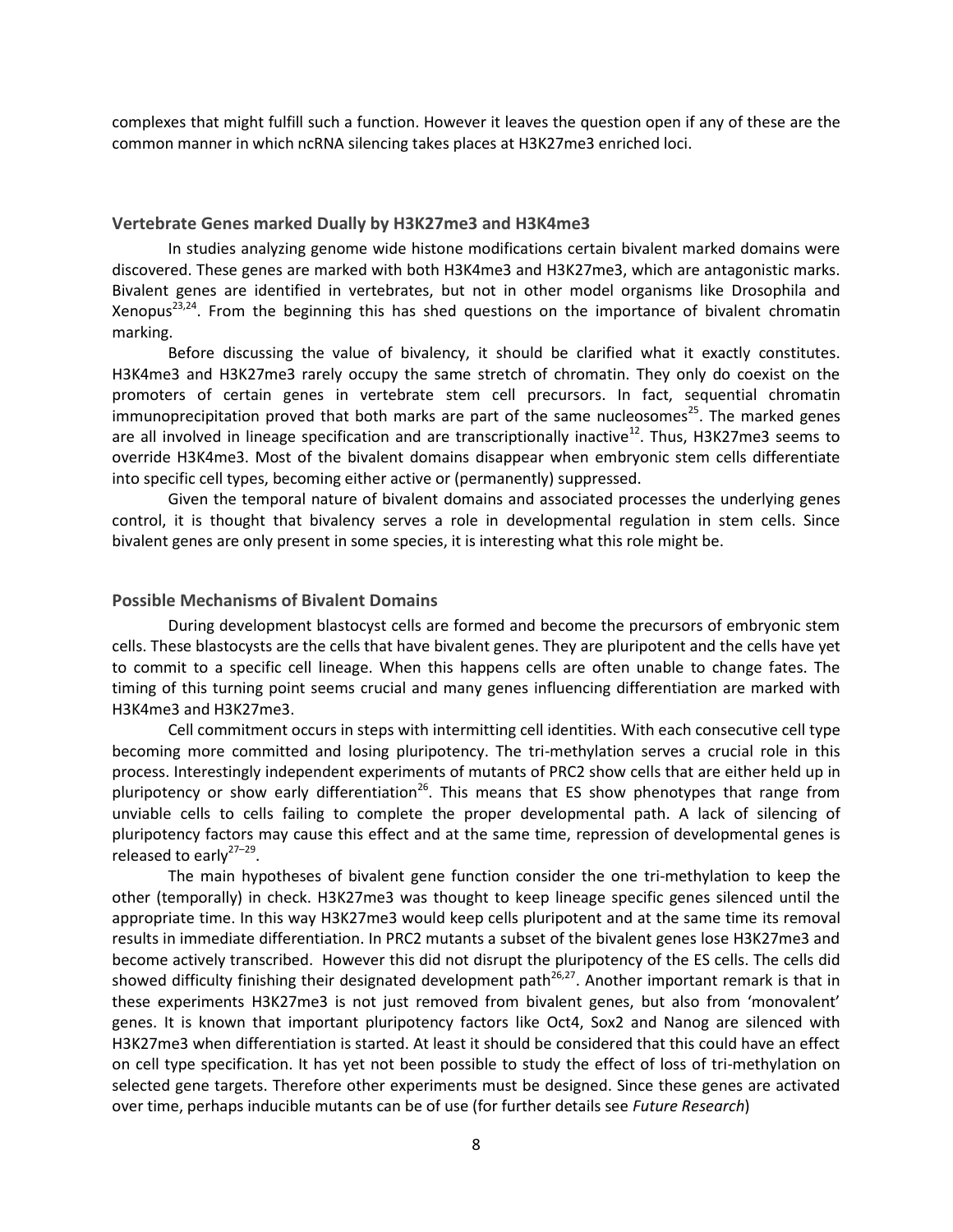Interestingly not all bivalent genes are up regulated in PRC2 mutants<sup>26,30</sup>. This raises the question what other characteristics are involved. A comprehensive profile of the chromatin could emerge when bivalent genes are studied more in depth of their precise chromatin status. For instance it already has been shown that PRC2 and PRC1 interact but not in all cases<sup>7</sup>(more details on PRC1 and *PRC2 is given in the next paragraph*). This indicates a more complex interaction and hints towards involvement of more factors. A clearer image of all factors could show a much more delicate key to regulation then solely the H3K4me3 and H3K27me3 marks.

The other consideration was that H3K4me3 would maintain the possibility of H3K27me3 marked genes to be rapidly activated upon differentiation onset. It would serve as a protection of the gene to become completely silenced. This could for instance be done by protecting the DNA from becoming methylated (DNA methylation is regarded the strongest form of epigenetic gene silencing). Evidence for this hypothesis has been scarce but a few studies indirectly point this way. Experiments reducing H3K4me3 have shown a deregulation of pluripotency. This was shown in two different fashions. *dpy-30*  mutants lack a functional core unit of the H3K4 tri-methylation complex Trithorax Group (TrxG). *dpy-30 cells* show a decrease in differentiation potential<sup>31</sup>. This contradicts studies of another TrxG core unit, Wdr5, in which levels of pluripotency genes are reduced<sup>32</sup>. More research is required on both Dpy and Wdr5 to clarify their role in H3K4 tri-methylation regulation. The fact that they give apposing phenotypes should be studied in more detail. For instance the genes that they separately effect might well be involved in opposing processes.

It is quite likely that bivalent genes function in early embryogenesis by regulating differentiation and possibly pluripotency. However it has been proven hard to substantiate this claim. Until now, no experiments have been able to reduce tri-methylation on a local scale and target bivalent genes specifically. Although indirectly, experiments show a role in the maintenance of an ES cell population during development and a role in the timing of differentiation. Many have speculated bivalent genes are primed genes or poised genes. All indicating that bivalency ensures a readiness for changes in gene expression. Most of these claims are based on studies of mutants with impaired methylase complexes, causing a genome wide effect. This causes difficulty in interpreting the results on just a subset of the effected genes. Of course the changes in expression of bivalent genes in PcG mutants are a good indication of the role of PcG complexes. However it has remained hard to pinpoint an exact mechanism. The fact that only a subset of species has evolved bivalent marks and are still capable of maintaining ES cells and complete differentiation on time adds to the question of their importance. Perhaps scientists are still misguided by the outdated thought that H3K27 tri-methylation is irreversible. A possibility could be that H3K27me3 is a more transient mark that is removed unless otherwise indicated. If so compared with 'monovalent' genes, bivalent genes could be considered 'extra primed', given the enzymatic enhancement it gives to demethylases. As discussed in paragraph 'mode of action of PRC2', some demethylases show higher activity when they can bind to both H3K4- and K27me3<sup>10,13</sup>. It is unlikely that this is the sole purpose of bivalent genes as it has not been excluded that there are more chromatin modifications involved. Future research should focus on the possible occupancy of the bivalent mark by an inhibitor that protects H3K27 to be demethylated. Kanhere *et al.* (2010) proposed a similar necessity for a factor and considered PRC2 itself to be a candidate. They described a model in which short ncRNAs mediate stalling of RNAPs by PRC2, forming an inhibitory and protective complex. Without these short ncRNA no stable complex is formed and PRC2 dissociates from the chromatin<sup>19,22</sup>. Although this does not explain the role of bivalent marking, it does teach us something about the nature of dualistic methylation.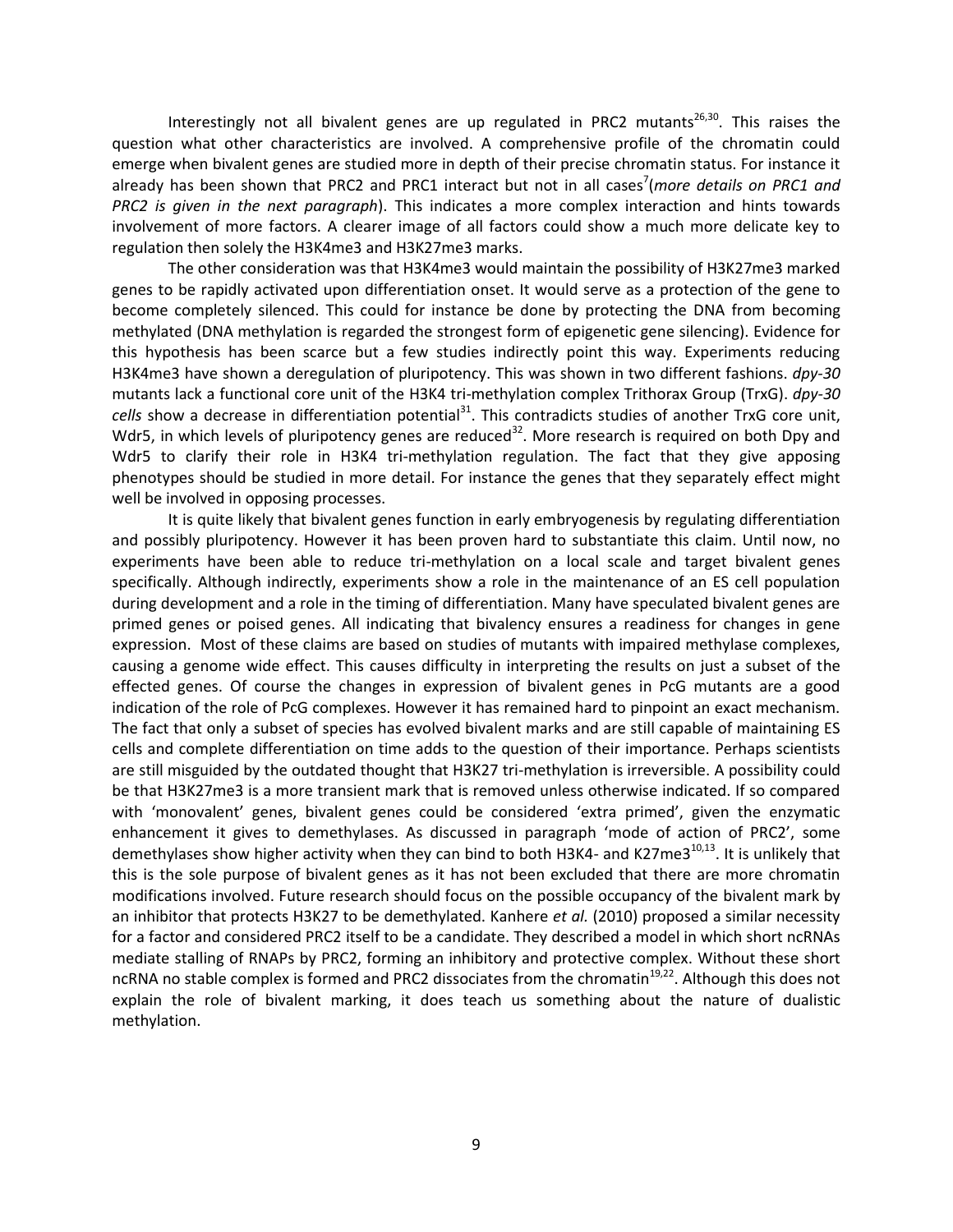#### <span id="page-9-0"></span>**PRC1 and PRC2 in Vertebrates and Fly**

It is an interesting question why only vertebrates have developed this system. Many have tried to claim that it is crucial for timing of developmental genes. Besides the absence of proof, it is also the question why other organisms, like Drosophila, seem to function perfectly without it. Assuming it is indeed a timing mechanism, it can be reasoned that Drosophila never evolved one but instead uses one that is very different.

Literature shows a number of factors that are associated with bivalent genes. These factors in turn are known to be involved in many regulatory processes. Although a direct link to bivalent genes is not proved, they are valuable clues. Even more interesting, these factors are known in Drosophila as well and also associated with key developmental genes, as they do in vertebrates $17,33,34$ . The next paragraph will try to compare Drosophila factors with known vertebrate factors.

Ku *et al.* (2008) showed that of the bivalent genes 39% is occupied by both PRC2 and PRC1. Table 2 shows a summary of an analyses of the bivalent genes occupied by PRC1 by performing a chromatin immunoprecipitation for Ring 1B (a PRC1 subunit)<sup>7</sup>. Of the 39% genes that are Ring1B positive, 40.5% are involved in developmental processes and another 30.4% in regulation of gene expression. Both PRC1 and PRC2 are involved in repression, possibly both through RNAP stalling. Evidence so far indicates that the stalling by PRC1 is facilitated by it ubiquitination of H2A, while PRC2 is thought to work through short ncRNA $^{9,19}$ . These are two distinct pathways. It is easy to hypothesize that their combined effort leads to a doubled assurance in repressing crucial genes in embryogenesis until the appropriate time.

Drosophila seems to have a similar combination of factors recruited to their developmental genes<sup>17,33,34</sup>. Like in vertebrates PRC2 and PRC1 are present and RNAP is stalled at the promoter. This shows that at least in Drosophila bivalency is not required to assemble these factors in this configuration. It is possible that bivalency provides an extra stability to PRC1 and PRC2 binding. If bivalency does give extra stability to associated complexes, it would give it through a yet to be identified factor. However, another hypothesis would be that bivalency itself does facilitate this stability. In absence of bivalency, Drosophila would require a factor X to retain PRC1 and PRC2. In this scenario PCL proteins are interesting candidates. Drosophila ES cells respond strongly to the absence of PCL2, displaying similar phenotypes like PRC2 mutants. Pluripotency factors are up regulated and differentiation is disrupted. It already has been shown that PCL2 associates with various PcG components<sup>35</sup>.

Ultimately the ancestors of organisms with bivalent genes were fitter then their peers were without. On the one side it assures that bivalent genes have a function, otherwise it would have been lost during evolution. On the other hand currently prevailing hypotheses of poising or stalling might be difficult to prove in a laboratory environment. Perhaps the advantage it gives is only present in wild type conditions.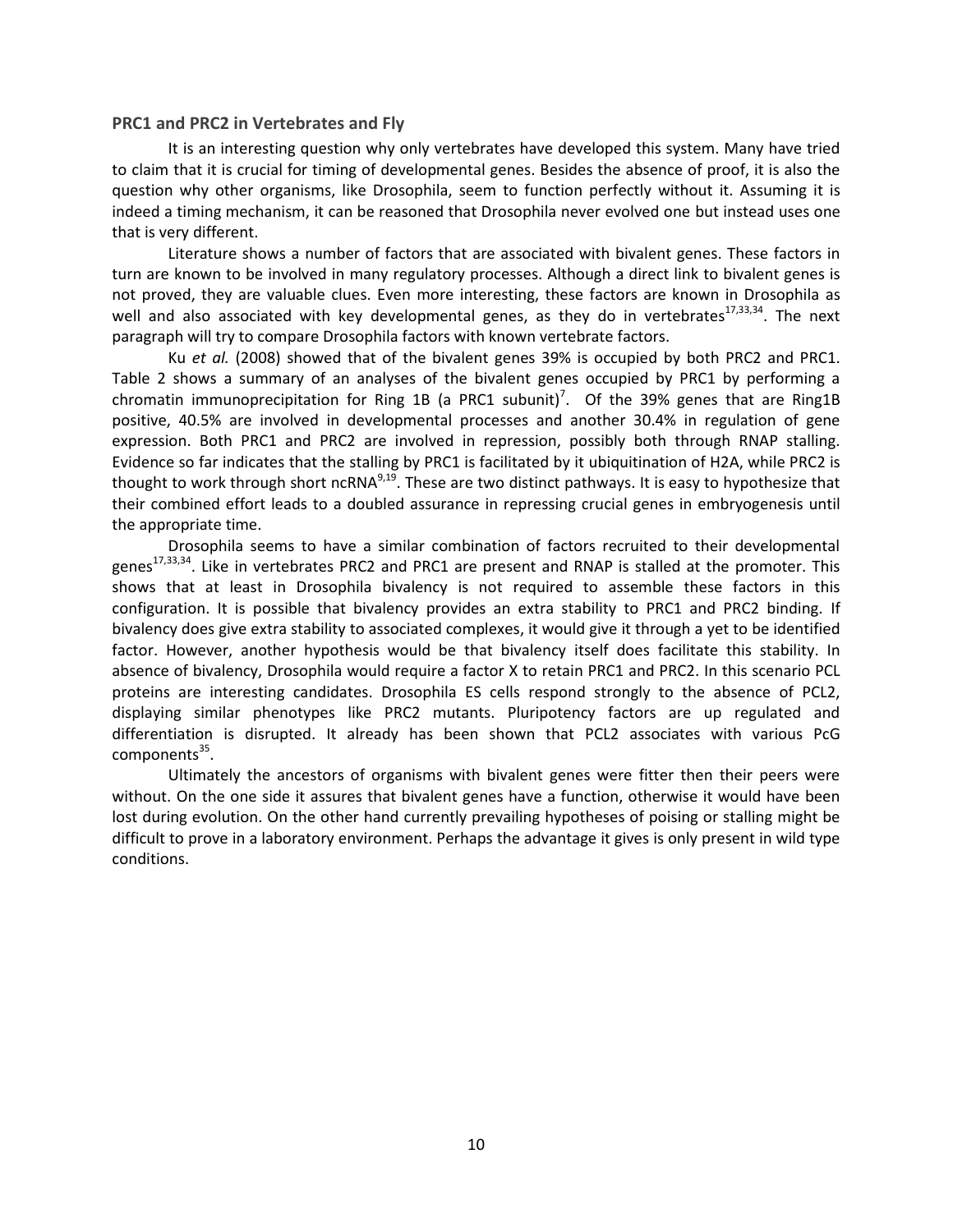**Table 1. Table is taken from Ku** *et al* **(2008).**

|         | <b>GO</b> term                | % of genes | Ratio | P-value            |
|---------|-------------------------------|------------|-------|--------------------|
| Ring1B+ |                               |            |       |                    |
|         | developmental process         | 40.5%      | 2.4   |                    |
|         | regulation of gene expression | 30.4%      | 2.2   | p<10-20<br>p<10-20 |
|         | cell-cell signaling           | 7.7%       | 3.8   | p<10-20<br>p<10-20 |
|         | embryonic morphogenesis       | 5.4%       | 5.0   |                    |
| Ring1B- |                               |            |       |                    |
|         | membrane                      | 50.1%      | 1.2   | p<10-10            |
|         | cell adhesion                 | 7.9%       | 2.3   | $p < 10^{-5}$      |
|         | transporter activity          | 12.3%      | 1.8   | $p < 10^{-6}$      |

#### <span id="page-10-0"></span>**Future Research**

A lot of the polycomb proteins are known for quite some time and their functions are at least partially determined. However at the moment critical questions remain and scientists are limited by technical possibilities to answer them. This thesis tried to concretize this by discussing our knowledge of bivalent genes. In this paragraph a summery will be given of the remaining questions and suggest possible lines of inquiry.

The last few years high resolution genomic maps have been obtained for many of the known chromatin marks. Polycomb mutants showed specific target genes and the effects of loss of function on the genomic methylation profile shown with great precision. At the same time this points to the weakness of polycomb research. Due to the genomic wide effect it is hard to differentiate between primary and secondary responses to the absence of H3K27 tri-methylation.

One of the ways to (partially) circumvent a general effect is to use inducible mutants. When the mutant is induced at a set time in cell line specification this could show the effect of polycomb proteins in specific time frames. The mutants will still have a genomic wide effect, but it is very possible that genes already regulated in ES cells will not disrupt gene regulation in progeny cells.

Key examples are bivalent genes. The combination of the two antagonistic marks H3K4me3 and H3K27me3 has resulted in many hypotheses, of which none has been definitively proven. The problem of targeting just the bivalent genes and not other genes with tri-methylation is yet to be resolved. More than any other bivalent genes are claimed to be highly time sensitive<sup>30</sup>. Up till now, no studies have been made public about an attempt to influence them *in time*. Besides inducing Polycomb mutants, it is relatively easy to retain polycomb components in the cytosol using specific phusion proteins. They can be released into the nucleus at specific times by chemical interference and hence create a temporal complementation of the mutant.

At the moment a lot of research is done on ES cell cultures. A common method is to compare ES cell to fully differentiated cells. Often ES cells are induced with a cocktail of differentiation factors to push to a desired cell type in high speed. This leaves a lot of questions of intermediate cell types. A more controlled culture procedure combined with cell sorting could elucidate a more temporal role of trimethylation.

Finally this thesis suggested that bivalent marks could be more of a stabilization factor for both PRC1 and PRC2, possibly with PCL proteins. The best way to test this hypothesis is to determine the structural interactions of these proteins. Research in that direction needs to be carefully planned as the success of these experiments is often related to the size and number of proteins.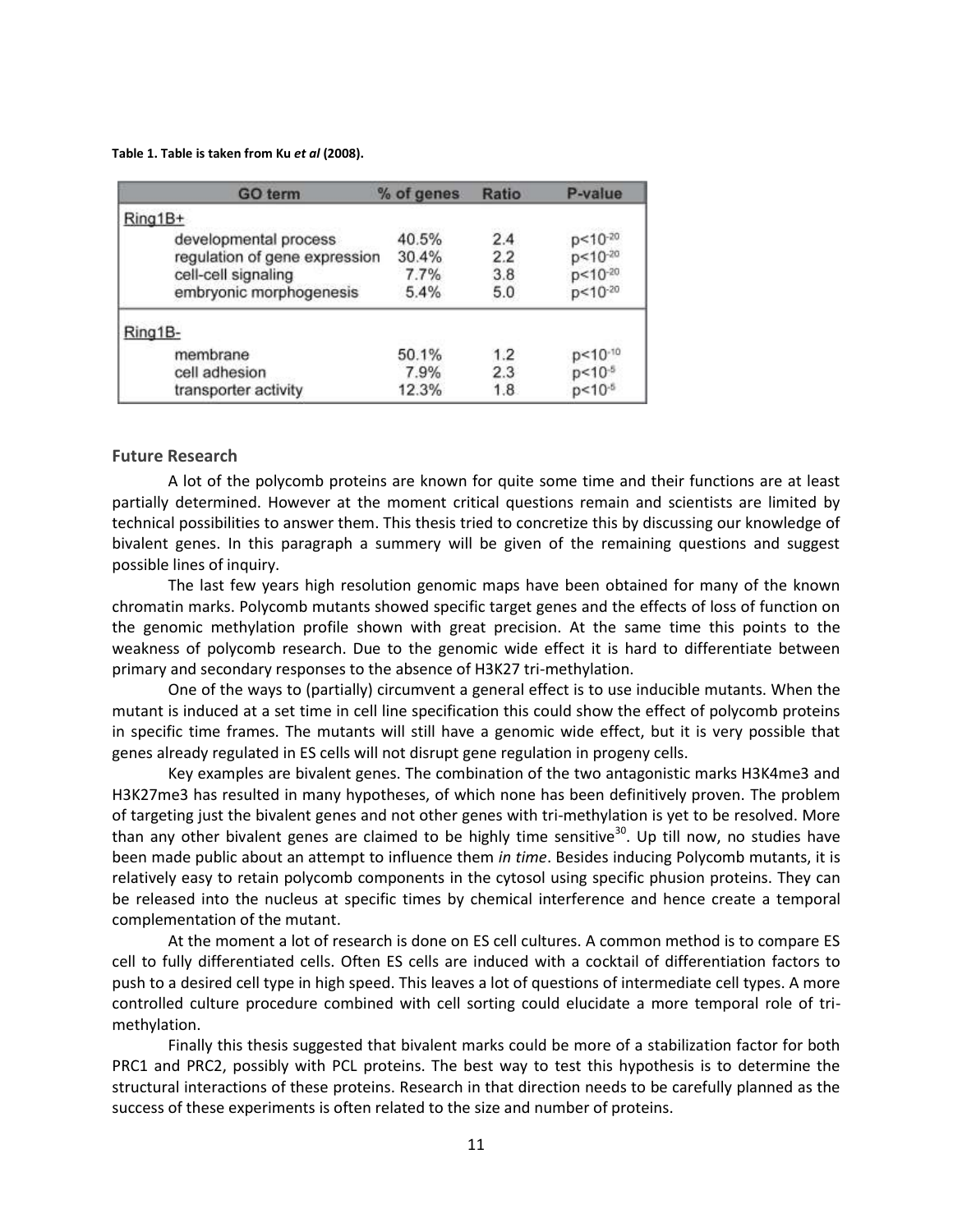#### <span id="page-11-0"></span>**Conclusion**

In time, scientist moved away from a simple on/off system by H3K27me3 silencing its targets and H3K4me3 is activating its targets, to a more complex picture. The fact that they can coexist on the same nucleosome indicates a more sophisticated mechanism than previously anticipated<sup>25</sup>. This thesis has reviewed some of the factors involved in establishing and controlling bivalently marked genes<sup>12</sup>. One of the most important clues of bivalent genes is their function. There are several distinct regulatory mechanisms involved in controlling polycomb target genes even within the bivalent genes pool<sup>7</sup>. How this regulation is achieved, is the biggest question yet to be answered. Many have suggested timing or poising mechanism<sup>30</sup>. This thesis gave another hypothesis. Bivalent marks are likely not acting on their own accord. Therefore I suggest that developmental genes are protected through a double mechanism by PRC2 and PRC1. Unfortunately the only evidence is for this comes from their co-localization on bivalent genes<sup>7</sup>. It is easy to speculate on recruitment and stabilization of PRC1 and PRC2, but no evidence for this has been found so far.

The difficulties of polycomb research have been discussed as well. Also possible lines of inquiry have been given. However, reports given in literature seem to point in avoidance of these issues. This leaves a feeling of some scientist focusing on the big, chromatin wide picture, without discussing the (biological) relevance of their findings. Others focus on the role of a single complex or even a subunit with disregard of possible effects on the chromatin as a whole. It is understandable that some of these 'blind spots' originated in technical limitations (as discussed before). This should not be an excuse to pursue this line of investigation. For instance a lot can be gained of combining databases by bioinformaticians. It could be a time consuming and tedious effort, but the results would be invaluable.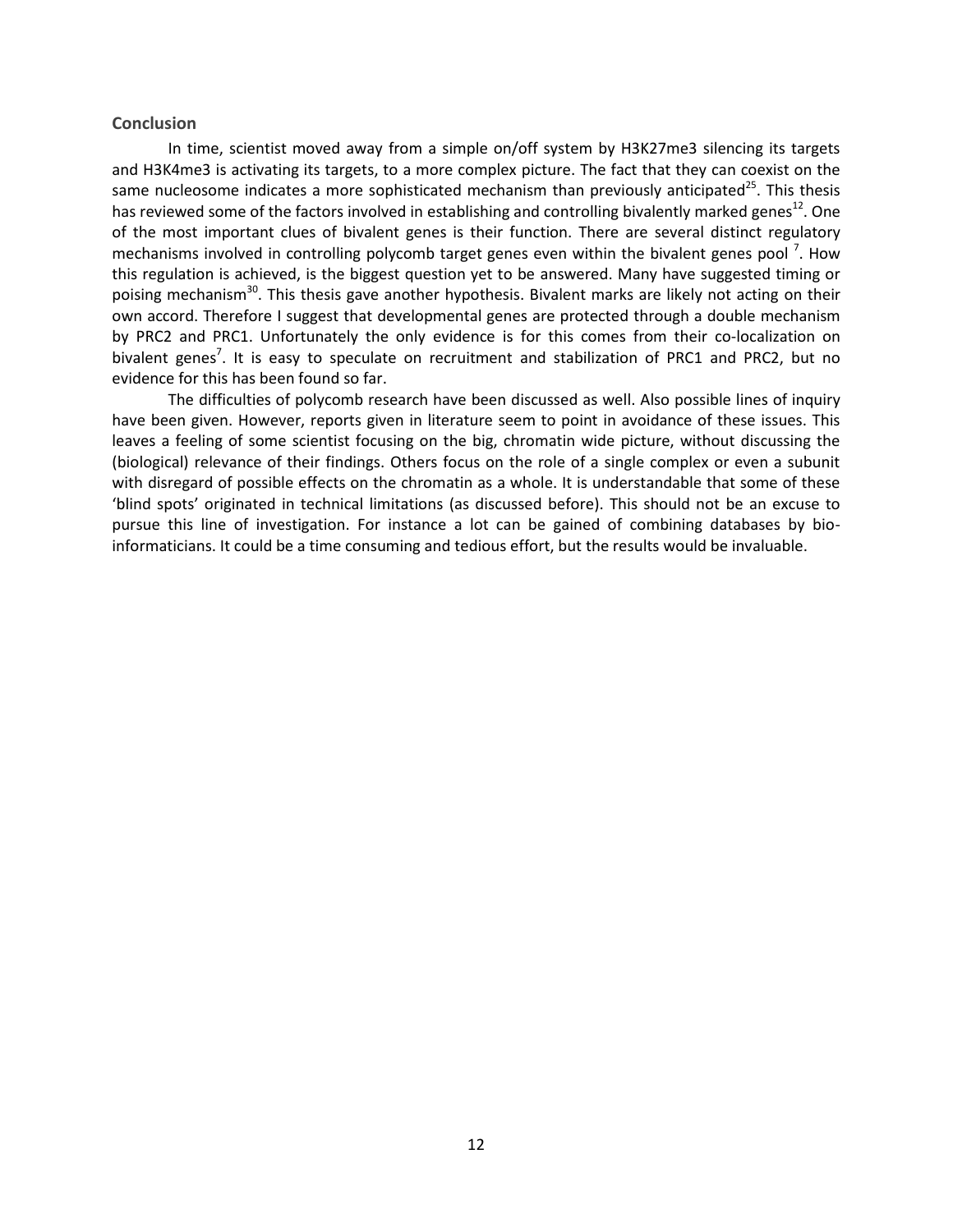# <span id="page-12-0"></span>**References**

- 1. Müller, J. *et al.* Histone methyltransferase activity of a Drosophila Polycomb group repressor complex. *Cell* **111**, 197-208 (2002).
- 2. Margueron, R. & Reinberg, D. The Polycomb complex PRC2 and its mark in life. *Nature* **469**, 343-9 (2011).
- 3. Lewis, E.B. A gene complex controlling segmentation in Drosophila. *Nature* **276**, 565-570 (1978).
- 4. Schuettengruber, B. & Cavalli, G. Recruitment of polycomb group complexes and their role in the dynamic regulation of cell fate choice. *Development (Cambridge, England)* **136**, 3531-42 (2009).
- 5. Shaver, S., Casas-Mollano, J.A., Cerny, R.L. & Cerutti, H. Origin of the polycomb repressive complex 2 and gene silencing by an E(z) homolog in the unicellular alga Chlamydomonas. *Epigenetics : official journal of the DNA Methylation Society* **5**, 301-12 (2010).
- 6. Simon, J. a & Kingston, R.E. Mechanisms of polycomb gene silencing: knowns and unknowns. *Nature reviews. Molecular cell biology* **10**, 697-708 (2009).
- 7. Ku, M. *et al.* Genomewide analysis of PRC1 and PRC2 occupancy identifies two classes of bivalent domains. *PLoS genetics* **4**, e1000242 (2008).
- 8. Hengbin Wang, Liangjun Wang, Hediye Erdjument-Bromage, Miguel Vidal, Paul Tempst, Richard S. Jones, Y.Z. Role of histone H2A ubiquitination in Polycomb silencing. *Nature* **431**, 862-8 (2004).
- 9. de Napoles, M. *et al.* Polycomb group proteins Ring1A/B link ubiquitylation of histone H2A to heritable gene silencing and X inactivation. *Developmental cell* **7**, 663-76 (2004).
- 10. Khorasanizadeh, S. Recognition of methylated histones: new twists and variations. *Current opinion in structural biology* **21**, 744-9 (2011).
- 11. Shogren-Knaak, M., Ishii, H. & Sun, J. Histone H4-K16 acetylation controls chromatin structure and protein interactions. *Science* **16**, 844-847 (2006).
- 12. Bernstein, B.E. *et al.* A bivalent chromatin structure marks key developmental genes in embryonic stem cells. *Cell* **125**, 315-26 (2006).
- 13. Justin, N., De Marco, V., Aasland, R. & Gamblin, S.J. Reading, writing and editing methylated lysines on histone tails: new insights from recent structural studies. *Current opinion in structural biology* **20**, 730-8 (2010).
- 14. Spilianakis, C. *et al.* CIITA regulates transcription onset viaSer5-phosphorylation of RNA Pol II. *The EMBO journal* **22**, 5125-36 (2003).
- 15. Stock, J.K. *et al.* Ring1-mediated ubiquitination of H2A restrains poised RNA polymerase II at bivalent genes in mouse ES cells. *Nature cell biology* **9**, 1428-35 (2007).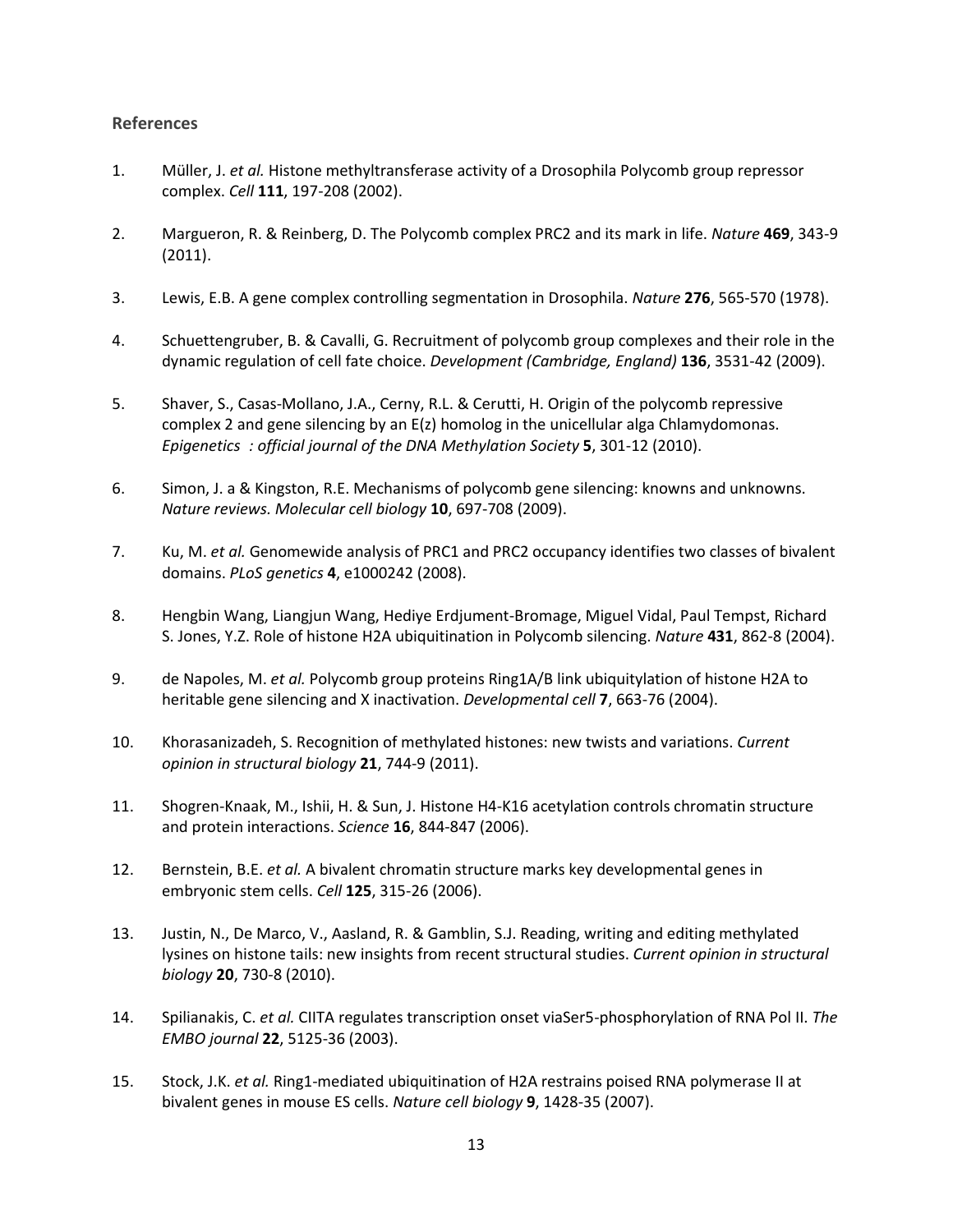- 16. Fuda, N.J., Ardehali, M.B. & Lis, J.T. Defining mechanisms that regulate RNA polymerase II transcription in vivo. *Nature* **461**, 186-92 (2009).
- 17. Zeitlinger, J. *et al.* RNA polymerase stalling at developmental control genes in the Drosophila melanogaster embryo. *Nature genetics* **39**, 1512-6 (2007).
- 18. Min, I.M. *et al.* Regulating RNA polymerase pausing and transcription elongation in embryonic stem cells. *Genes & development* **25**, 742-54 (2011).
- 19. Kanhere, A. *et al.* Short RNAs are transcribed from repressed polycomb target genes and interact with polycomb repressive complex-2. *Molecular cell* **38**, 675-88 (2010).
- 20. Senner, C.E. & Brockdorff, N. Xist gene regulation at the onset of X inactivation. *Current opinion in genetics & development* **19**, 122-6 (2009).
- 21. Zhao, J., Sun, B.K., Erwin, J. a, Song, J.-J. & Lee, J.T. Polycomb proteins targeted by a short repeat RNA to the mouse X chromosome. *Science (New York, N.Y.)* **322**, 750-6 (2008).
- 22. Kanhere, A. & Jenner, R.G. Noncoding RNA localisation mechanisms in chromatin regulation. *Silence* **3**, 2 (2012).
- 23. Schuettengruber, B. *et al.* Functional anatomy of polycomb and trithorax chromatin landscapes in Drosophila embryos. *PLoS biology* **7**, e13 (2009).
- 24. Akkers, R.C. *et al.* A hierarchy of H3K4me3 and H3K27me3 acquisition in spatial gene regulation in Xenopus embryos. *Developmental cell* **17**, 425-34 (2009).
- 25. Pan, G. *et al.* Whole-genome analysis of histone H3 lysine 4 and lysine 27 methylation in human embryonic stem cells. *Cell stem cell* **1**, 299-312 (2007).
- 26. Chamberlain, S.J., Yee, D. & Magnuson, T. Polycomb repressive complex 2 is dispensable for maintenance of embryonic stem cell pluripotency. *Stem cells (Dayton, Ohio)* **26**, 1496-505 (2008).
- 27. Pasini, D., Bracken, A.P., Hansen, J.B., Capillo, M. & Helin, K. The polycomb group protein Suz12 is required for embryonic stem cell differentiation. *Molecular and cellular biology* **27**, 3769-79 (2007).
- 28. Leeb, M. *et al.* Polycomb complexes act redundantly to repress genomic repeats and genes. *Genes & development* **24**, 265-76 (2010).
- 29. Shen, X. *et al.* EZH1 mediates methylation on histone H3 lysine 27 and complements EZH2 in maintaining stem cell identity and executing pluripotency. *Molecular cell* **32**, 491-502 (2008).
- 30. Vastenhouw, N.L. & Schier, A.F. Bivalent histone modifications in early embryogenesis. *Current opinion in cell biology* 1-13 (2012).doi:10.1016/j.ceb.2012.03.009